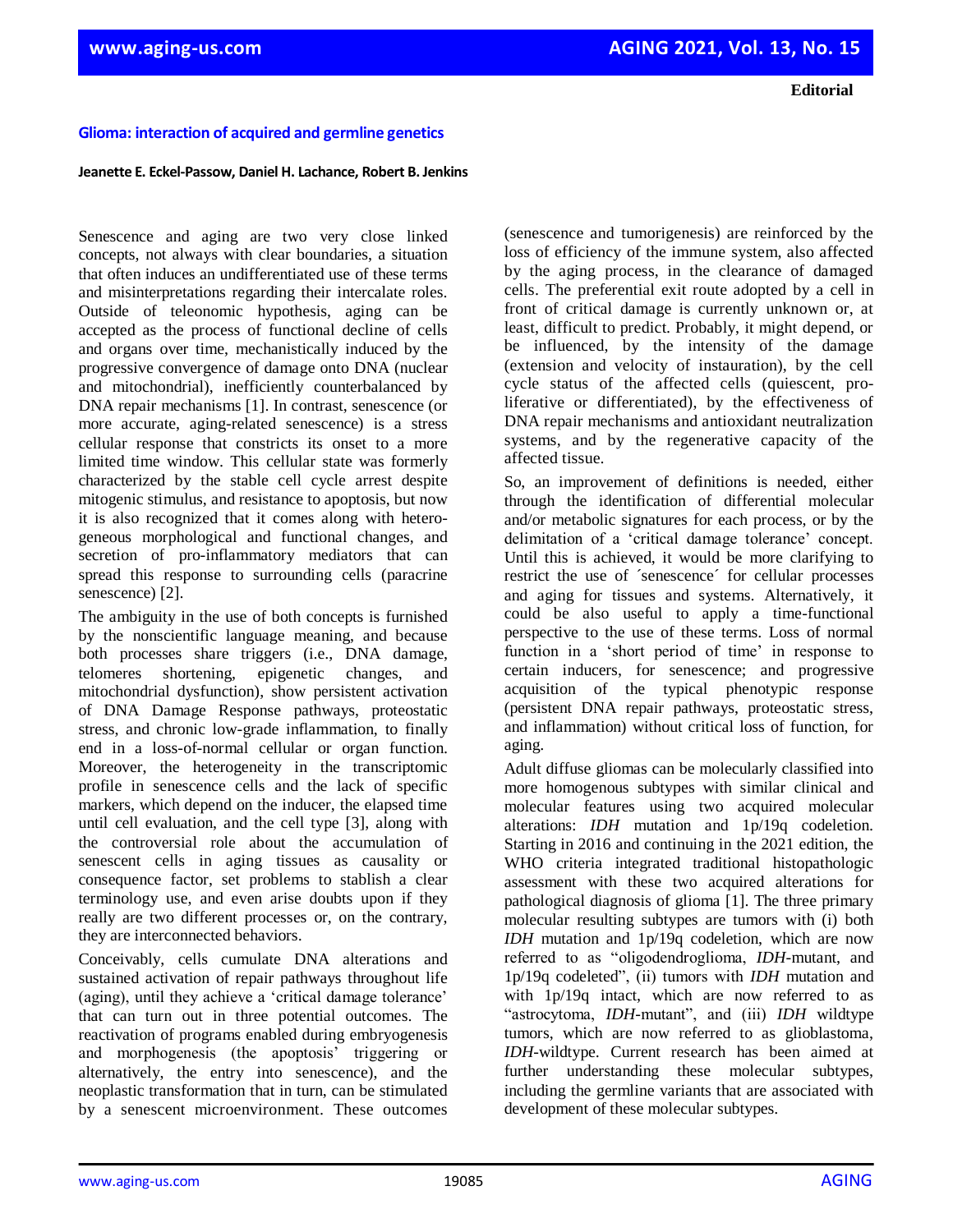Initial genome-wide association studies (GWAS) that treated glioma as a single entity identified nine variants in eight genes that were associated with development of adult diffuse glioma [2]. Subsequently, two GWAS performed by histological subtype identified 18 additional novel germline variants: six that were associated specifically with high grade glioma (grade IV, glioblastoma) and 12 that were associated with low grade glioma (grade II-III) [2,3]. Notably, these variants only reached genome-wide significance when the GWAS was performed within these two histological subtypes. More recently, our team performed a GWAS using the 2016 WHO criteria, stratifying patients by *IDH* mutation and 1p/19q codeletion and identified two additional novel regions: SNPs in *D2HGDH* were associated with tumors that had an *IDH* mutation and a SNP near *FAM20C* was associated with tumors that had both *IDH* mutation and 1p/19q codeletion [4].

The observed germline associations likely reflect the progression of glioma development. For example, while most variants are associated with particular histologic or molecular subtypes, the *TP53* germline variant is associated with the development of all gliomas. Thus, *TP53* may interact with some germline (or acquired) variants to facilitate the development of *IDH*-mutant glioma, and other germline (or acquired) variants to facilitate the development of *IDH* wild-type glioma (primary glioblastoma). Overall, it is very interesting that many of the germline variants associated with glioma risk are within or near genes that are commonly altered in brain tumors (e.g., *CDKN2A/B*, *TERT*, *EGFR*, *IDH1*, etc.).

One particularly interesting germline variant is rs55705857, which is associated with an approximate 6 fold increased risk of developing an *IDH* mutated glioma and is similar in effect size as *BRCA1* with breast cancer risk. Rs55705857 is located within an intron of *CCDC26*, on chromosome band 8q24.21, a region that contains very few protein-coding genes. While the 8q24.21 region is associated with development of many cancers, most variants in this region that are associated with other cancers are approximately 1.5 Mb centromeric to rs55705857 [5]. The rs55705857 variant is associated with age at glioma diagnosis, with patients carrying the risk G allele having a significantly younger age at diagnosis compared with patients with the non-risk allele [6,7].

The germline associations can also be used to calculate a polygenic risk score, from which to estimate relative and absolute risk of overall glioma and glioma subtypes. Using the known glioma germline variants, we developed a polygenic risk model and observed that patients with a risk score in the highest 5% for *IDH*mutant 1p/19q codeleted subtype or for *IDH*-mutant

1p/19q intact subtype had more than a 14-fold increased risk of developing a glioma with an *IDH* mutation in comparison to patients with median risk scores [8]. These risk scores will not be used for population screening because of the low lifetime risk of developing glioma. However, we are currently evaluating the clinical utility of these risk scores in pre-defined highrisk groups. It is important to acknowledge that the genetic studies discussed above were all performed in European populations and thus the estimated risks may not be applicable to other populations. More research is necessary to performed GWAS in more diverse populations.

Now that the major germline variants associated with glioma risk have been identified, it is critical that functional genomic studies be performed to discern the mechanism of why these variants are associated with glioma development. There will likely be important mechanistic relationships between the germline variants and the various acquired molecular alterations that are observed in the tumors and it is likely that the interplay between germline and acquired alterations will have important clinical and biologic significance.

## **REFERENCES**

- 1. Louis DN, et al. Acta Neuropathol. 2016; 131:803–20. <https://doi.org/10.1007/s00401-016-1545-1> [PMID:27157931](https://pubmed.ncbi.nlm.nih.gov/27157931)
- 2. Kinnersley B, et al. Nat Commun. 2015; 6:8559. <https://doi.org/10.1038/ncomms9559> [PMID:26424050](https://pubmed.ncbi.nlm.nih.gov/26424050)
- 3. Melin BS, et al. Nat Genet. 2017; 49:789–94. <https://doi.org/10.1038/ng.3823> [PMID:28346443](https://doi.org/10.1038/ng.3823)
- 4. Eckel-Passow JE, et al. Neuro-oncol. 2020; 22:1602– 13. <https://doi.org/10.1093/neuonc/noaa117> [PMID:32386320](https://pubmed.ncbi.nlm.nih.gov/32386320)
- 5. Lancho O, Herranz D. Trends Cancer. 2018; 4:810–22. <https://doi.org/10.1016/j.trecan.2018.10.003> [PMID:30470303](https://pubmed.ncbi.nlm.nih.gov/30470303)
- 6. Walsh KM, et al. Neuro-oncol. 2013; 15:1041–47. <https://doi.org/10.1093/neuonc/not051> [PMID:23733245](https://pubmed.ncbi.nlm.nih.gov/23733245)
- 7. Ostrom QT, et al. Int J Cancer. 2018; 143:2359–66. <https://doi.org/10.1002/ijc.31759> [PMID:30152087](https://doi.org/10.1002/ijc.31759)
- 8. Eckel-Passow JE, et al. Neuro-oncol. 2019; 21:451–61. <https://doi.org/10.1093/neuonc/noz009> [PMID:30624711](https://pubmed.ncbi.nlm.nih.gov/30624711)